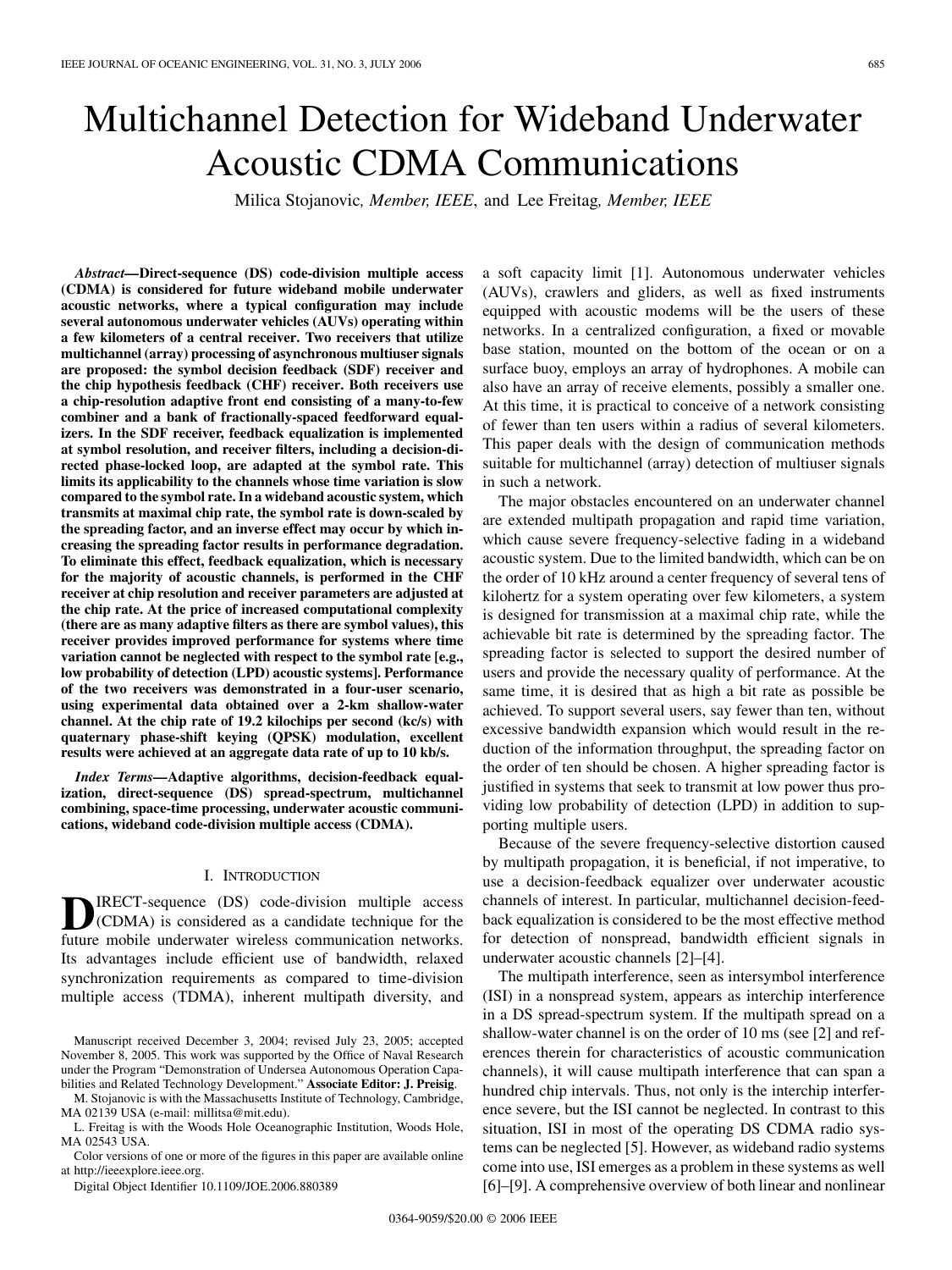equalization methods for wideband CDMA radio systems can be found in [\[7\]](#page-10-0).

In a DS CDMA scenario, the receiver design focuses on integrating an equalization method for suppression of multipath interference with despreading (decorrelation) for suppression of multiple-access interference. A decision-feedback equalizer proposed in [\[6\]](#page-10-0) for wideband radio channels is based on feedforward filtering performed at chip-resolution, followed by despreading and symbol-resolution decision-feedback equalization. This principle is extended in [\[7\]](#page-10-0) to multiple-antenna multiuser detection. In the receiver proposed in [\[8\]](#page-10-0), symbol decisions obtained from a chip-resolution linear equalizer after despreading are used to regenerate the chip sequence. Assuming that it is sufficiently reliable, this sequence is used to perform chip-resolution decision-feedback equalization of the delayed received signal. The equalizer is designed according to the minimum mean square error (mmse) criterion, assuming that the channel is known. An adaptive version of this receiver, which also includes a space-time code, uses a pilot signal to train the recursive least-squares (RLS) equalizer [\[9\].](#page-10-0) In all of these receivers, adaptation of the equalizers is performed at the symbol rate, which limits their applicability to those channels that do not change rapidly at the symbol level. Another design, proposed in [\[10\]](#page-10-0) for rapidly varying underwater acoustic channels, is based on chip-resolution feedforward and feedback equalization, followed by despreading. Adaptation of the equalizer in this receiver is performed at the chip rate, which is made possible by feeding back hypothesized chip values. At the price of increased computational complexity, this receiver gains the ability to perform chip-resolution feedback filtering and fast, chip-rate adaptation. Its performance so far has only been tested in simulation.

In this paper, two types of decision-feedback receivers are proposed which perform decision-feedback equalization and despreading in a multichannel (array) configuration. The first receiver is based on the principle of symbol decision feedback (SDF), while the second receiver is based on the principle of chip hypothesis feedback (CHF). A multichannel combiner [\[3\]](#page-10-0) and a phase synchronization method are integrated into the receiver structures to enable their operation in realistic mobile underwater acoustic systems.

Performance of the algorithms proposed is demonstrated using experimental data. A four-user CDMA system is considered, operating at 19.2 kilochips per second (kc/s) at a center frequency of 33 kHz. Signals were transmitted between a source and an array of receivers separated by 2.3 km in water with a depth of 100 m. The array was a 12-element vertical hydrophone array with 0.15-m spacing between the elements. At a spreading factor of 15, 63, and 255, using quaternary phase-shift keying (QPSK) modulation, the aggregate bit rate was 10, 2.4, and 0.6 kb/s, respectively. Excellent results were achieved owing to the use of multichannel processing. These results demonstrate the possibility to support multiple users in a highly distorted underwater channel, even at minimal processing complexity and low bandwidth expansion.

The SDF and the CHF receivers discussed in this paper are single-user detectors, but draw the necessary processing gain from multichannel combining of the signals observed across the receiver array. Multiuser detection offers performance improvement over single-user detection; however, algorithm design is limited by computational complexity. For practical receiver implementation with currently available processing power, multichannel single-user detection offers a viable solution.

The paper is organized as follows. In Section II, receiver algorithms are presented. Experimental results are discussed in [Section III](#page-4-0). [Section IV](#page-9-0) summarizes the conclusions.

# II. RECEIVER ALGORITHM

#### *A. System Model*

The complex baseband transmitted signal of the  $i$ th user is given by

$$
u_i(t) = \sum_n d_i(n)g_i(t - nT), \qquad i = 1,...I \qquad (1)
$$

where  $d_i(n)$  represents the data sequence, T is the symbol period, and  $g_i(t)$  is the spreading waveform. The data symbols can take values from an arbitrary quadratic-amplitude modulation (QAM) or phase-shift keying (PSK) alphabet. The spreading waveform is given by

$$
g_i(t) = \sum_{l=0}^{L-1} p_i(l)g(t - lT_c)
$$
 (2)

where  $p_i(l), l = 0,...L - 1$ , is the chip sequence of the *i*th spreading code,  $T_c$  is the chip interval, and  $g(t)$  is the transmitter shaping pulse. The code period is equal to the symbol duration  $LT_c = T$ . The chip sequence can be complex or real-valued  $(\pm 1)$ . The transmitted signal can alternatively be expressed as

$$
u_i(t) = \sum_k q_i(k)g(t - kT_c)
$$
 (3)

where  $q_i(k)$  is the modulated chip sequence, and

$$
q_i(nL+l) = d_i(n)p_i(l),
$$
  $l = 0,...L-1$   $\forall n.$  (4)

The signals of different users travel through different, multipath-distorted channels, and arrive at a common receiver. In Sections II-B and [II-C,](#page-3-0) we describe two receivers, one based on SDF, and another based on CHF.

#### *B. SDF Receiver*

The block diagram of the SDF receiver is shown in [Fig. 1](#page-2-0). The same receiver structure is used for each desired user, whose index *i* we drop for simplicity of notation, i.e.,  $d(n) = d_i(n)$  and  $p(l) = p_i(l)$  is assumed in what follows. The received complex baseband signal observed at the  $k$ th array element is denoted by  $v_k(t)$ ,  $k = 1, \dots K$ . The signals are sampled at the Nyquist or higher rate, resulting in  $N_s$  samples per chip interval  $T_c$ . The K received signals are first spatially combined to form  $P \leq K$ inputs for the feedforward filters. In doing so, no temporal processing is involved, as this will be accomplished by the multichannel equalizer that follows. The goal of spatial combining is to form a reduced number of channels  $P$  for subsequent processing, thus keeping the complexity manageable when there is a large number of input channels  $K$ . The weights of the spatial combiner are optimized jointly with those of the multichannel equalizer, thus ensuring broadband processing necessary for the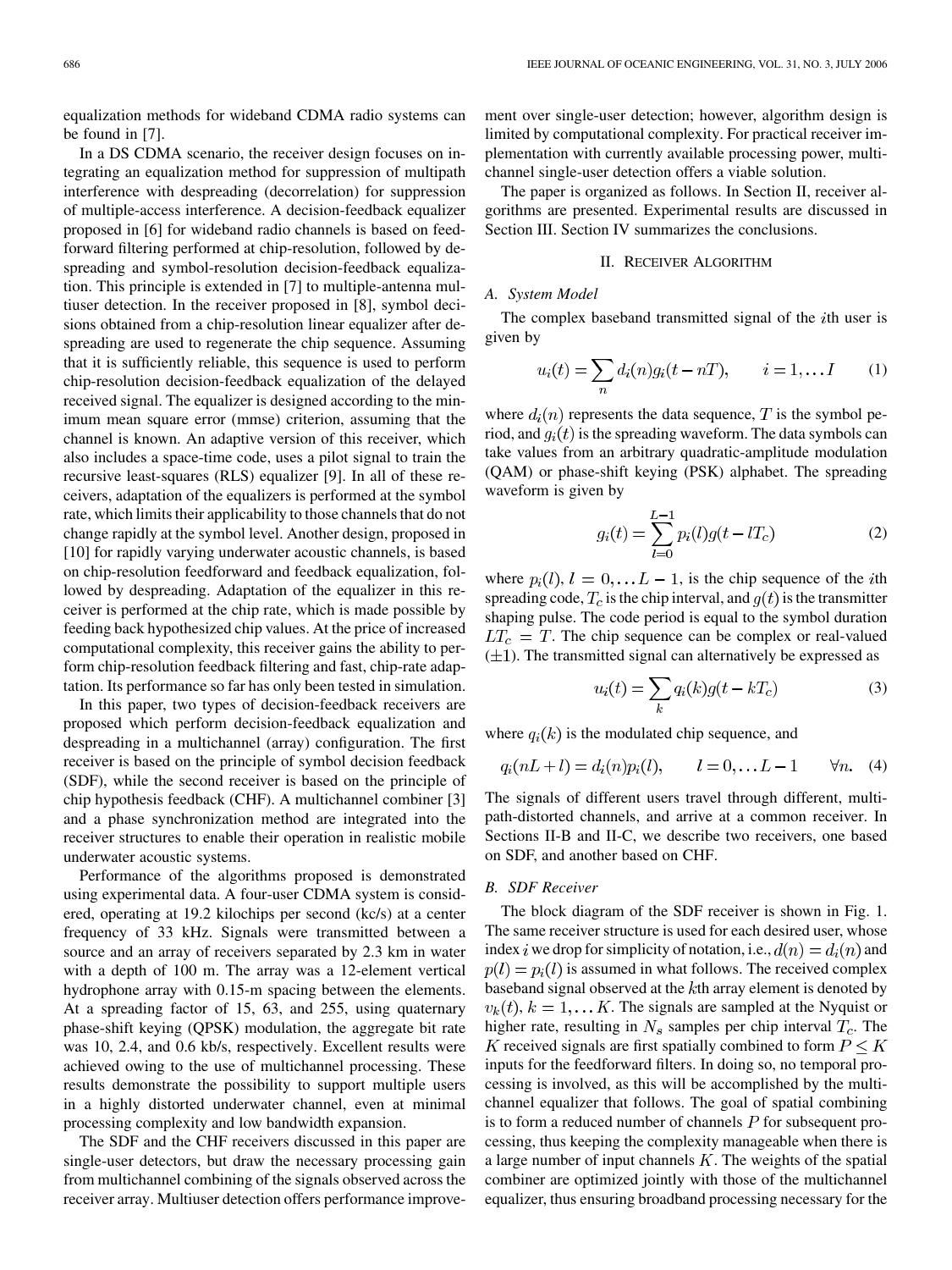<span id="page-2-0"></span>

Fig. 1. DS receiver based on multichannel (many-to-few) combining and symbol decision feedback equalization. Symbol decisions are also used to update the combiner, the equalizer filters, and the phase estimate. The feedforward filters have fractionally chip-spaced taps. The feedback filter has symbol-spaced taps. Fig. 1. DS receiver based on multichannel (many-to-few) combining and symbol decision feedback equalization. Scombiner, the equalizer filters, and the phase estimate. The feedforward filters have fractionally chip-spaced

wideband signals at hand, as well as a good tradeoff between performance and complexity [\[3\]](#page-10-0).

The combiner coefficients are arranged into  $K$ -element column vectors  $\mathbf{c}_p$ ,  $p = 1, \dots P$ . The feedforward filters are fractionally spaced at  $T_c/N_s$ , and each has N coefficients arranged in a column vector  $a_p$ ,  $p = 1, \dots P$ . The temporal samples of the  $k$ th receive element are arranged into an  $N$ -element vector

$$
\mathbf{v}_k(n,l) = \mathbf{v}_k(nL+l) = [\dots v_k(nT + lT_c + T_s),
$$
  

$$
v_k(nT + lT_c), v_k(nT + lT_c - T_s) \dots]^T
$$

where the time index  $(n, l)$  refers to the lth chip of the nth data symbols. It is assumed that coarse time-synchronization is performed such that the vectors  $v_k(n, l)$ ,  $l = 0, \dots L - 1$  contain significant contribution of the *n*th transmitted data symbol  $d(n)$ . The signal vectors of all receive elements form the signal matrix

$$
\mathbf{V}(n,l) = \mathbf{V}(nL+l) = \begin{bmatrix} \mathbf{v}_1^T(n,l) \\ \vdots \\ \mathbf{v}_K^T(n,l) \end{bmatrix}, \qquad l = 0, \dots L-1.
$$
\n(5)

The outputs of the feedforward equalizers are summed, and this signal is despread using the desired user's code and synchronized using a phase estimate  $\hat{\theta}(n)$ . In many practical cases, it is sufficient to use a single-carrier phase estimate, and we do so for the sake of computational efficiency. Extension to multiple carrier estimates (one per input channel, or one per equalizer input) is straightforward. The feedback filter has  $M$  coefficients arranged into a vector  $\bf{b}$ . During the detection of the *n*th data symbol, the feedback filter operates on previous *symbols*,  $\tilde{\mathbf{d}}(n-1) = [\tilde{d}(n-1) \dots \tilde{d}(n-M)]^T$ , which represent the known data symbols during training, and decisions thereafter. The estimate of the *th data symbol is obtained as* 

$$
\hat{d}(n) = \frac{1}{L} \sum_{l=0}^{L-1} p^*(l) \sum_{p=1}^P \mathbf{c}'_p \mathbf{V}(n,l) \mathbf{a}_p^* e^{-j\hat{\theta}(n)} - \mathbf{b}' \tilde{\mathbf{d}}(n-1) \tag{6}
$$

where prime denotes conjugate transpose. This expression defines the dependence of the data estimate on all the receiver parameters—the combiner weights, the feedforward filters, the feedback filter, and the phase estimate. These parameters are jointly adjusted to minimize the mean square error (mse) in data detection. The adaptive algorithm is driven by a single error  $e(n) = \tilde{d}(n) - \hat{d}(n).$ 

To arrive at an adaptive algorithm for the equalizer, (6) is rewritten as

$$
\hat{d}(n) = \begin{bmatrix} \mathbf{a}' & \mathbf{b}' \end{bmatrix} \begin{bmatrix} \mathbf{x}_a(n)e^{-j\hat{\theta}(n)} \\ -\hat{\mathbf{d}}(n-1) \end{bmatrix}
$$
(7)

where  $\mathbf{a}' = [\mathbf{a}'_1 \dots \mathbf{a}'_P]$  is the vector of all feedforward equalizer coefficients, and

$$
\mathbf{x}_{a}(n) = \frac{1}{L} \sum_{l=0}^{L-1} p^{*}(l) \begin{bmatrix} \mathbf{V}^{T}(n, l) \mathbf{c}_{1}^{*} \\ \vdots \\ \mathbf{V}^{T}(n, l) \mathbf{c}_{K}^{*} \end{bmatrix} . \tag{8}
$$

Once the data estimate is expressed as an inner product (7) between a filter vector and its equivalent input signal, adaptation of the equalizer is specified by

$$
\begin{bmatrix} \mathbf{a}(n+1) \\ \mathbf{b}(n+1) \end{bmatrix} = \begin{bmatrix} \mathbf{a}(n) \\ \mathbf{b}(n) \end{bmatrix} + A_e \left( \begin{bmatrix} \mathbf{x}_a(n)e^{-j\hat{\theta}(n)} \\ -\tilde{\mathbf{d}}(n-1) \end{bmatrix}, e(n) \right) (9)
$$

where  $A_e$  is the chosen adaptive algorithm whose first argument denotes the input signal vector and the second argument denotes the error. For example, if the least mean square (LMS) algorithm is chosen for computational simplicity, we have that

$$
\begin{bmatrix} \mathbf{a}(n+1) \\ \mathbf{b}(n+1) \end{bmatrix} = \begin{bmatrix} \mathbf{a}(n) \\ \mathbf{b}(n) \end{bmatrix} + \mu_e \begin{bmatrix} \mathbf{x}_a(n)e^{-j\theta(n)} \\ -\tilde{\mathbf{d}}(n-1) \end{bmatrix} e^*(n) \quad (10)
$$

where  $\mu_e$  is the equalizer step size.

To define an adaptive algorithm for the combiner coefficients, the data symbol estimate (6) is expressed as

$$
\hat{d}(n) = \mathbf{c}' \mathbf{x}_c(n) e^{-j\hat{\theta}(n)} - \mathbf{b}' \tilde{\mathbf{d}}(n-1)
$$
 (11)

where  $\mathbf{c}' = [\mathbf{c}'_1 \dots \mathbf{c}'_P]$  is the composite vector of all the combiner coefficients, and

$$
\mathbf{x}_c(n) = \frac{1}{L} \sum_{l=0}^{L-1} p^*(l) \begin{bmatrix} \mathbf{V}(n,l) \mathbf{a}_1^* \\ \vdots \\ \mathbf{V}(n,l) \mathbf{a}_P^* \end{bmatrix} . \tag{12}
$$

Adaptation of the combiner is now specified by

$$
\mathbf{c}(n+1) = \mathbf{c}(n) + A_c(\mathbf{x}_c(n)e^{-j\theta(n)}, e(n)). \tag{13}
$$

The adaptive algorithm  $A_c$  can be chosen independently of the algorithm  $A_e$ . Updating of the equalizer (9) and of the spatial combiner (13) is performed once per symbol interval.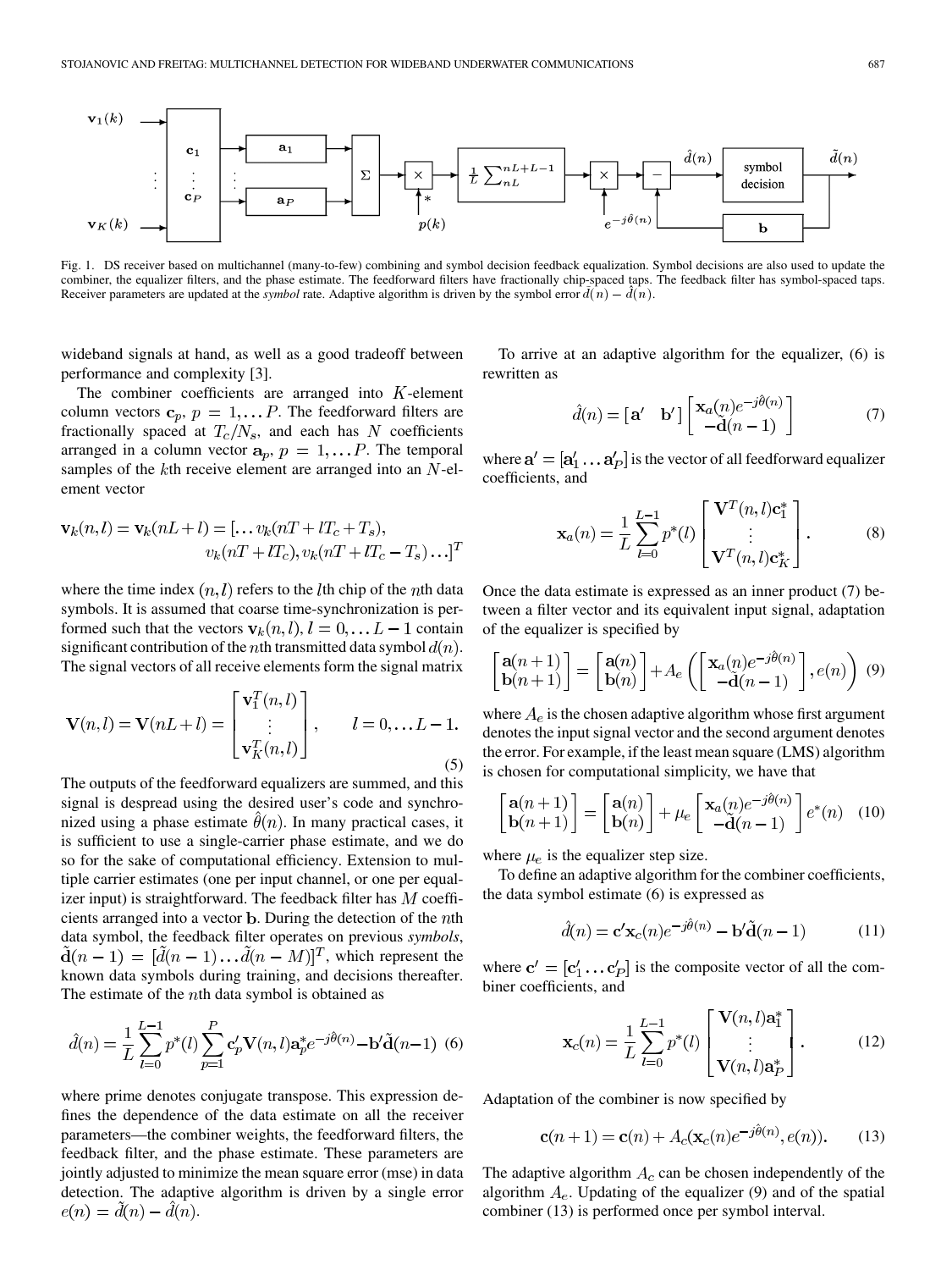<span id="page-3-0"></span>To obtain the phase estimate  $\hat{\theta}(n)$ , a second-order decisiondirected digital phase-locked loop (PLL) is employed

$$
\hat{\theta}(n+1) = \hat{\theta}(n) + K_1 \psi(n) + K_2 \sum_{m \le n} \psi(m) = \hat{\theta}(n) + \text{PLL}(\psi(n))
$$
\n(14)

where  $\psi(n)$  is the PLL input signal, and  $K_1, K_2$  are the PLL tracking constants. The PLL input is defined as

$$
\psi(n) = -\frac{1}{2} \frac{\partial |e^2(n)|}{\partial \hat{\theta}} = \text{Im}\{x(n)e^{-j\hat{\theta}(n)}e^*(n)\} \qquad (15)
$$

where

$$
x(n) = \mathbf{c}' \mathbf{x}_c(n) = \mathbf{a}' \mathbf{x}_a(n).
$$
 (16)

The algorithm can be initialized with  $\hat{\theta}(0) = 0$ ,  $a = 0$ ,  $\mathbf{b} = \mathbf{0}$ , and  $\mathbf{c}_p = \mathbf{0}_p$ , an all-zero vector except for the pth element which is 1. The total number of coefficients that are adaptively adjusted is  $KP$  for the combiner and  $PN + M$  for the equalizer. Note that the feedback filter length  $M$  is determined by the multipath spread measured in symbols.

An algorithm that strives to minimize the overall mse with respect to a number of parameters by calculating individual mmse solutions for each parameter assuming that the others are held constant belongs to a class of coordinate descent optimization procedures. In general, convergence of these algorithms to a global minimum is not guaranteed; however, they have been successfully used in a variety of practical problems, including multiuser detection in CDMA systems (see, e.g., [\[11\]](#page-10-0) and references therein).

Adaptation of the SDF receiver parameters is performed at the symbol rate. As symbol decisions become available at the end of the despreading period, they are fed back to the equalizer, and also used to generate the error that drives the adaptive algorithm. The receiver parameters are thus updated every  $L$  chip intervals. At a fixed chip rate (normally chosen maximal within the available acoustic bandwidth) this means that by increasing the spreading factor the symbol duration increases, thus allowing for a greater change to occur in the channel between successive updates. Hence, while the interference suppression capability improves with increased spreading factor, the channel tracking capability degrades. In conditions of rapid channel variation, which may arise in mobile acoustic channels, this may lead to a counterproductive effect where by increasing the spreading gain results in an overall degradation of system performance. The Doppler frequency, given by  $f_d = f_c v/c$  for a carrier frequency  $f_c$  and a vehicle speed  $v$ , can become quite large as compared to the symbol rate because of the low speed of sound (nominal value is  $c = 1500$  m/s). For example, at  $f_c = 33$  kHz, and a chip rate of  $R_c = 19.2$  kc/s, which are the values used for the experimental system, the normalized Doppler frequency is  $f_dT = 0.001 vL$ . The speed of an AUV is on the order of few meters per second, and, hence, the factor  $f_dT$  can become large even at a moderate spreading factor  $L$ . The channel variation over one symbol interval then becomes too large to be tracked by an adaptive algorithm, causing the SDF receiver to deteriorate in performance, or eventually to fail. This fact serves as a motivation to investigate a different type of adaptive receiver, in

which parameter updates are performed at the chip rate rather than the symbol rate.

## *C. CHF Receiver*

Adaptive filtering in the CHF receiver is performed entirely at the chip rate, as if there were no spreading and the modulated chip sequence represented the only data stream. The feedback filter is chip-spaced, and all the receiver parameters are updated at the chip rate. Despreading and symbol decision are performed separately, using the estimated chip sequence. However, to enable chip-rate filtering and adaptation, chip decisions must be available *before* despreading is complete and the symbol decision is made. Hence, the symbol decision is not available at the time when it is needed to generate the current chip decision. To overcome this problem, a set of hypotheses is generated for each symbol interval. The principle of hypothesis feedback equalization, given in [\[10\]](#page-10-0) for the single-channel receiver configuration, remains the same for the multichannel configuration, and we only briefly summarize its key points before describing the receiver algorithm.

Each hypothesis corresponds to one possible value of the transmitted data symbol. For QPSK,  $H = 4$  hypotheses are made at the beginning of each symbol interval, denoted by superscript h for the desired user i:  $d_i^h(n) = e^{j(2h-1)\pi/4}$ ,  $h =$  $1, \ldots 4$ . Under each hypothesis h, the modulated chip sequence is known for the  $L$  chips of the  $n$ th symbol interval

$$
q_i^h(nL+l) = d_i^h(n)p_i(l), \quad l = 0, \dots, L-1.
$$
 (17)

Using the resulting four sequences, four adaptive algorithms  $(H)$ in general) are run in parallel for  $L$  iterations. The output of the algorithm corresponding to hypothesis  $h$  is the sequence of chip estimates  $\hat{q}_i^h(nL+l), l = 0, \ldots, L-1$ . These estimates are used by the despreader to form the symbol estimates

$$
\hat{d}_i^h(n) = \frac{1}{L} \sum_{l=0}^{L-1} \hat{q}_i^h(nL+l) p_i^*(l), \qquad h = 1, \dots H. \tag{18}
$$

The data estimate of the correct hypothesis should most closely resemble the hypothesized symbol value. Thus, the squared error

$$
E_i^h(n) = |d_i^h(n) - \hat{d}_i^h(n)|^2
$$
 (19)

can be used to select the best hypothesis as

$$
\tilde{h} = \arg\min_{h=1,\dots,H} E_i^h(n). \tag{20}
$$

The corresponding symbol decision is

$$
\tilde{d}_i(n) = d_i^{\tilde{h}}(n). \tag{21}
$$

The block diagram of the CHF receiver is shown in [Fig. 2.](#page-4-0) The front end of the receiver is identical to that of the SDF receiver. Dropping the desired user's index  $i$ , the chip estimate at the output of the front section is expressed as

$$
\hat{q}^h(k) = \underbrace{\sum_{p=1}^P \mathbf{c}_p^{h'} \mathbf{V}(k) \mathbf{a}_p^{h*} e^{-j\hat{\theta}^h(k)} - \mathbf{b}^{h'} \tilde{\mathbf{q}}^h(k-1). \quad (22)}
$$
\n
$$
x^h(k)
$$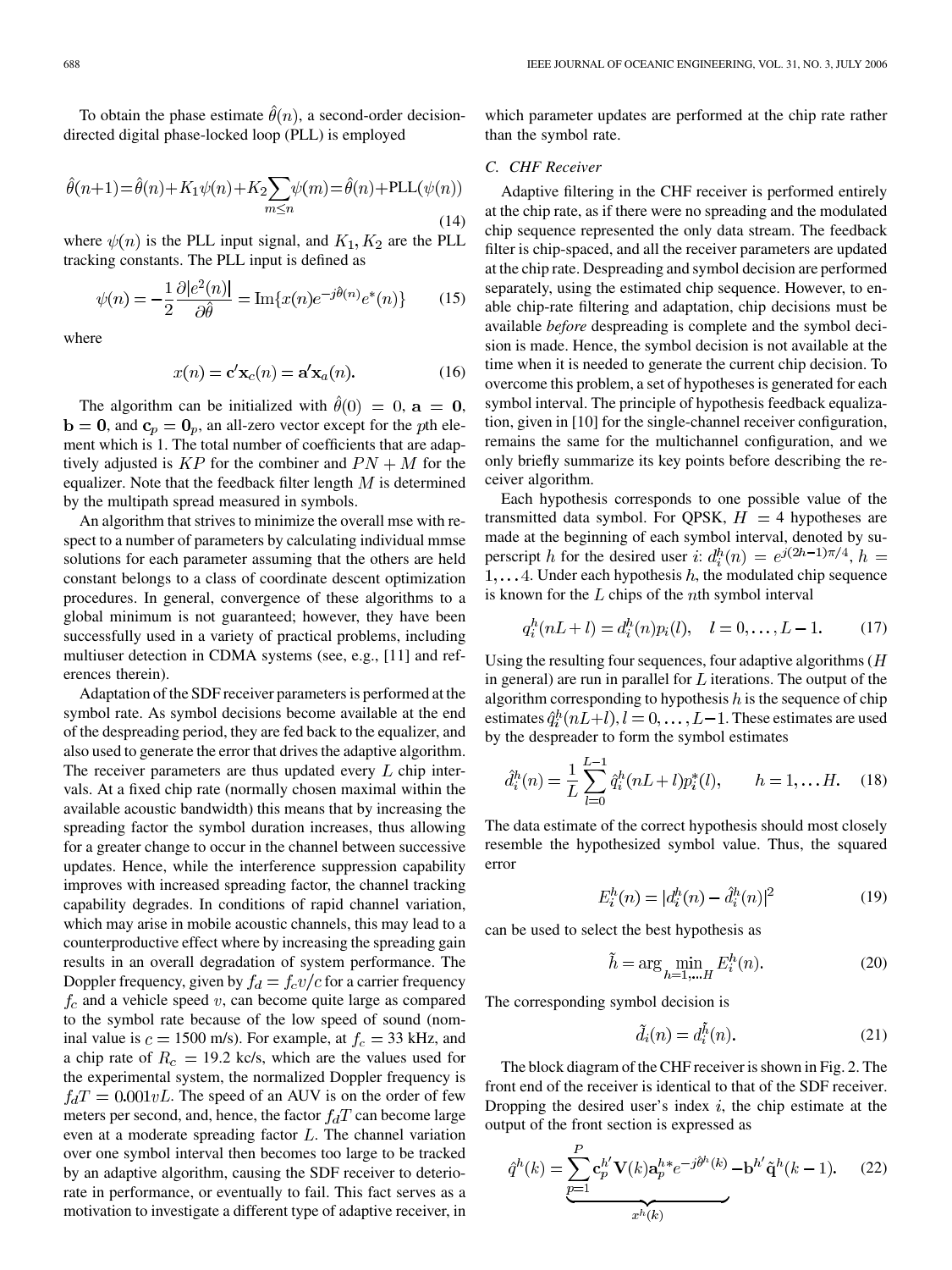<span id="page-4-0"></span>

Fig. 2. DS receiver based on multichannel (many-to-few) combining and chip hypothesis feedback equalization. One symbol worth of chip hypotheses are also used to update the combiner, the equalizer filters, and the phase estimate. The feedforward filters have fractionally chip-spaced taps. The feedback filter has chip-Fig. 2. DS receiver based on multichannel (many-to-few) combining and chip hypothesis feedback equalization. One symber used to update the combiner, the equalizer filters, and the phase estimate. The feedforward filters h

The combiner, the equalizer, and the phase estimate corresponding to hypothesis  $h$  are labeled accordingly. Note that in this receiver the phase estimate is obtained every chip interval, and that the feedback filter operates on the previous *chips*,  $\tilde{\mathbf{q}}^h(k-1) = [\tilde{q}^h(k-1) \dots \tilde{q}^h(k-M)]^T$ . The chips stored at time  $k = nL + l$  in the feedback filter contain l hypothesized values as the most recent entries, while the remaining  $M - l$ values correspond to the spreading code modulated by the previous symbol decisions  $d(n-1)$ ,  $d(n-2)$ , etc.

Optimization of the CHF receiver is based on the mmse criterion. Adaptation of all the receiver parameters is now driven by the chip estimation error  $e_a^h(k) = \tilde{q}^h(k) - \hat{q}^h(k)$ . Expression [\(22\)](#page-3-0) shows the dependence of the chip estimate on all the receiver parameters. It can be arranged in the inner product forms that reflect dependence on the composite equalizer and combiner vectors. These forms define the equivalent inputs for adaptive algorithms.

Application of an adaptive algorithm  $A_e$  to the equalizer coefficients is defined by

$$
\begin{bmatrix}\na_1^h(k+1) \\
\vdots \\
a_P^h(k+1) \\
\vdots \\
b^h(k+1)\n\end{bmatrix} =\n\begin{bmatrix}\na_1^h(k) \\
\vdots \\
a_P^h(k)\n\end{bmatrix}\n+ A_e\n\begin{bmatrix}\n\mathbf{V}^T(k)\mathbf{c}_1^{h*}(k) \\
\vdots \\
\mathbf{V}^T(k)\mathbf{c}_2^{h*}(k)\n\end{bmatrix}\n\begin{bmatrix}\ne^{-j\hat{\theta}^h(k)} \\
\vdots \\
-\tilde{\mathbf{q}}^h(k-1)\n\end{bmatrix},\neq_{q}^{h}(k)\n\begin{bmatrix}\ne^{-j\hat{\theta}^h(k)} \\
\vdots \\
-\tilde{\mathbf{q}}^h(k-1)\n\end{bmatrix}.
$$
\n(23)

Similarly, application of an adaptive algorithm  $A_c$  to the combiner coefficients is defined by

$$
\begin{bmatrix}\n\mathbf{c}_1^h(k+1) \\
\vdots \\
\mathbf{c}_P^h(k+1)\n\end{bmatrix} = \begin{bmatrix}\n\mathbf{c}_1^h(k) \\
\vdots \\
\mathbf{c}_P^h(k)\n\end{bmatrix} + A_c \begin{bmatrix}\n\mathbf{V}(k)\mathbf{a}_1^{h*}(k) \\
\vdots \\
\mathbf{V}(k)\mathbf{a}_P^{h*}(k)\n\end{bmatrix} e^{-j\hat{\theta}^h(k)}, e_q^h(k)\n\begin{bmatrix}\n\mathbf{c}_1^h(k) \\
\mathbf{c}_2^h(k)\n\end{bmatrix}.
$$
\n(24)

Updating of the equalizer (23) and of the spatial combiner (24) is performed once per chip interval.

The phase estimator is defined by

$$
\hat{\theta}^h(k+1) = \hat{\theta}^h(k) + \text{PLL}(\text{Im}\{x^h(k)e^{-j\hat{\theta}^h(k)}e_q^{h^*}(k)\})
$$
 (25)

where  $PLL(·)$  denotes the filtering operation similar to [\(14\).](#page-3-0) Note that the tracking constants for the chip-rate updating can be chosen lower than those for the symbol-rate updating, as there is less change between successive signal observations.

Algorithm initialization is the same as for the SDF receiver. At the end of each symbol interval, the best hypothesis is selected. The combiner coefficients, the equalizer coefficients (together with the feedback filter content), and the phase estimate corresponding to the winning hypothesis are used as initial values for the new symbol interval. Note that the feedback filter length  $M$  should now be chosen in accordance with the multipath spread measured in chips, not symbols.

The implementation complexity of the CHF receiver is at least four times that of the SDF receiver for a quaternary modulation method (twice for binary). This price is paid to recover the performance on a rapidly varying channel. Because tracking is performed at the chip-rate rather than the symbol-rate, the spreading factor should no longer influence the quality of adaptive estimation. In this manner, the inverse effect of spreading factor on the performance quality is eliminated, ensuring that higher spreading factor results in better multiple-access interference suppression.

## III. EXPERIMENTAL RESULTS

#### *A. Signal Design and the Experiment*

DS CDMA signals were designed for four users. Kasami spreading codes of length 15, 63, and 255 were used (there are 4, 8, and 16 codes of these lengths, respectively). The modulation method was QPSK, and the same binary sequence was used for spreading the in-phase and quadrature components. Transmission was organized in packets of equal duration, each containing a channel probe followed by a 50-ms pause, and the data block. The channel probe was a 100-ms frequency sweep spanning the bandwidth between 21 Hz and 45 kHz. The carrier frequency was  $f_c = 33$  kHz. The data block begins with an acquisition sequence, followed by the information-bearing signal. Pulse shaping was performed using square-root raised-cosine pulses with roll-off factor 0.25. The chip rate was  $R_c = 19.2$  kc/s. The corresponding bit rates, obtained with the spreading factor of 15, 63, and 255, are 2500,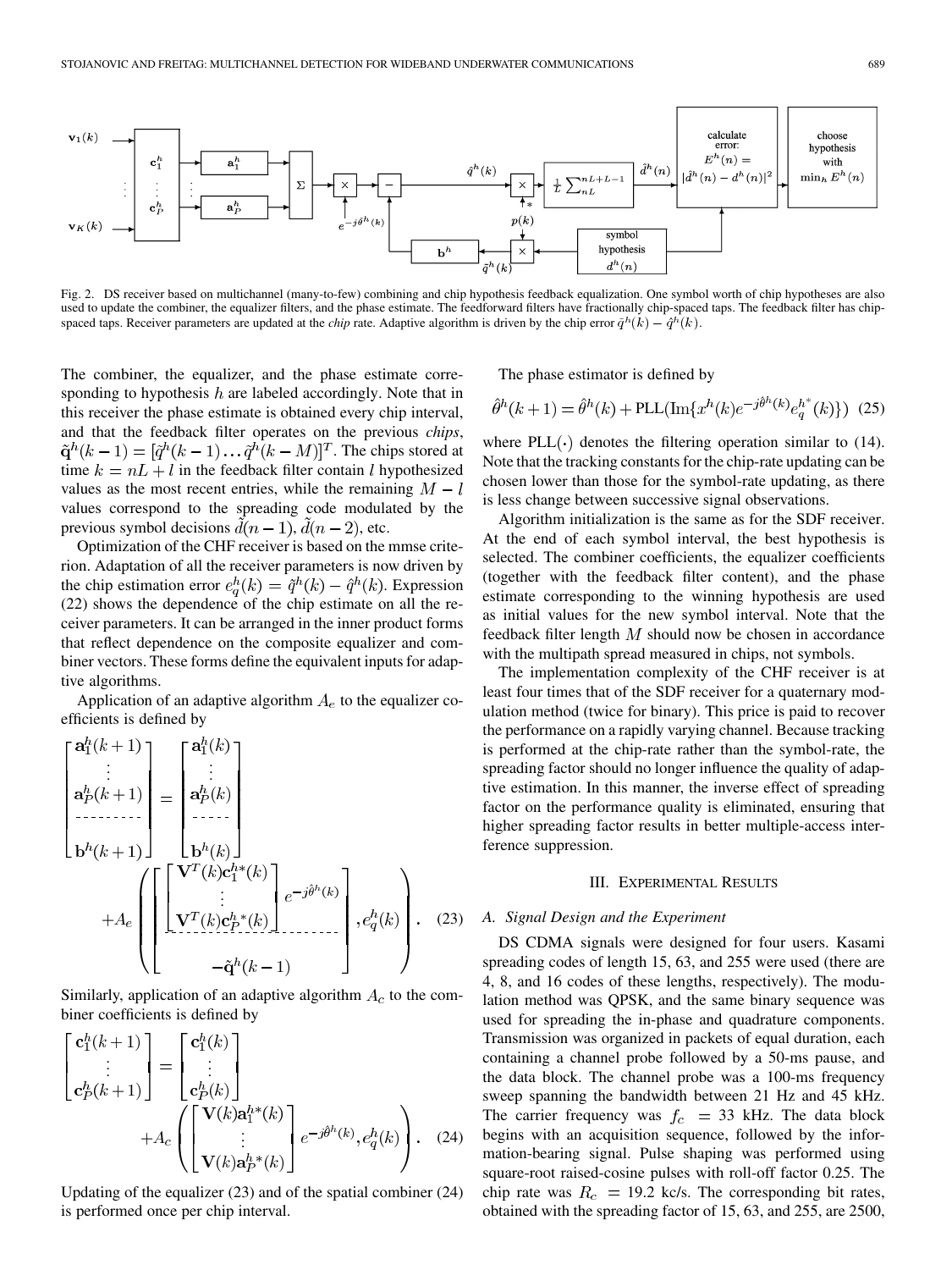**BA CAMON** 43°00 50 rack N  $100$ 10 km 42°50' 50

CAPRAIA BASIN

Fig. 3. Experiment location north of Elba. The transmitter and the receiver were deployed from ships positioned along the indicated track near 43° N.

600, and 150 b/s per user, resulting in an aggregate bit rate of 10, 2.4, and 0.6 kb/s, respectively.

Passband signals, generated at a sampling rate of 96 kHz, were stored for later transmission. Transmission was organized sequentially, according to the following schedule:  $L = 15$ group, user 1, 2, 3, 4;  $L = 63$  group, user 1, 2, 3, 4; and  $L =$ 255 group, user 1, 2, 3, 4. The packets within one group were separated by 24 s, and there was a pause of about 1.5 min between groups.

The experiment was conducted by the Woods Hole Oceanographic Institution, Woods Hole, MA, in the fall of 2003, near the Elba Island in Italy. Location of the experiment is shown in Fig. 3. This experiment was part of a larger experimental effort organized off the NATO Undersea Research Centre, La Spezia, Italy, ship *Alliance*, which was positioned at 42.92° N, 9.99° E. The range between the transmitter and receiver was 2.3 km, in water depth of about 100 m. The source was submerged from the transmitting ship to a depth of 20 m, and the signals were received at a 12-element vertical array, submerged from the receiving ship to a depth of 30 m. The array elements were equally spaced at  $d = 0.15$  m. A drift in the transmission range of about 150 m was observed over the course of a 15-min recording. The recorded signals were stored for later processing.

All the signal processing was performed in baseband, after demodulation using nominal carrier and downsampling to  $N_s =$ 2 samples per chip, which suffices for the signal bandlimited within  $\pm 1/T_c$ . The multiuser test signals were constructed by adding a desired number of individual users' signals.

#### *B. Channel Characteristics*

Channel impulse responses, whose magnitudes are shown in [Figs. 4](#page-6-0)[–6](#page-7-0), were obtained by matched filtering to the frequency sweep probe. [Fig. 4](#page-6-0) shows the responses obtained during transmission of the  $L = 15$  group of signals. The first column contains six responses observed at six of the array elements (every other) at the beginning of packet from user 1. The second column represents the responses at the beginning of packet from user 2, and so on. Hence, shown vertically is the spatial variation of the channel response across the array, while the horizontal sequence of responses shows their variation in

time. Clearly, both types of variation are present in the channel. The channel exhibits strong multipath and a moderate delay spread of several milliseconds. Nonetheless, this delay spread spans tens of chip intervals in the wideband system considered. In most of the cases, there are two pronounced multipath components, separated by approximately 12.5 chips. These components are followed by distant echoes of decaying energy. The two pronounced multipath arrivals can be associated with the direct path and the surface reflection. Using the geometry of the system to calculate the interarrival time of these two components, one obtains 0.5 ms, a value that roughly coincides with the delay between the two principal components. The angle of arrival of the surface reflection obtained from the system geometry is about  $1.5^{\circ}$ , which is within the angular spread  $\alpha < \sin^{-1}(cT_c/(K-1)d) \approx 2.7^{\circ}$ , required for coherent array combining, i.e., for the signal delay across the array to be less than one chip interval.

Channel responses of [Fig. 5](#page-6-0), observed during transmission of the  $L = 63$  group of signals (a minute or so after the  $L = 15$ group) show a most interesting behavior. Looking at the first column, it is observed that the two principal arrivals vary in strength as the depth changes, such that the early arrival is perceived as strongest at some array elements, while the late arrival appears as strongest at other elements. Looking at a given array element, say element 1, across time, a similar observation is made. The time variation of the channel causes the early arrival to appear as strongest at some times, yielding to the late arrival at other times. Clearly, the channel is rapidly varying even in the absence of intentional motion. The fact that the strongest arrival is not well defined bears important implications on the receiver performance when initial time synchronization is based on locating the maximum of the probe-matched filter output. Assuming that this would be the case in a working system, all the signals were time-synchronized in accordance with the channel response plots. These signals were then processed by the data detection algorithms. Hence, depending upon its space/time position, a signal may appear to the equalizer as causal or anticausal.

[Fig. 6](#page-7-0) shows the responses observed during transmission of the  $L = 255$  group of signals. Similar behavior is observed within this data set. User 1 has a relatively mild channel, user 2 has strong, anticausal multipath, user 3 has strong causal multipath, while user 4 again has strong anticausal multipath. Judging by these snapshots, the coherence time  $\Delta t_c$  of the channel can be estimated to be on the order of a second. This value implies a normalized Doppler spread  $T/\Delta t_c$  on the order of  $10^{-5}L$ , which is well within the tracking capabilities of chip-rate adaptive algorithms considered, but approaches the limit of symbolrate adaptation capability as the spreading factor increases to more than a hundred.

## *C. Performance Results*

The SDF and the CHF receiver algorithms were applied to the complex baseband received signals. A multiuser test signal was constructed by adding the signals of all four users. The signals were added at equal power and asynchronously. The desired user is arbitrarily chosen as user 1, while the interfering users'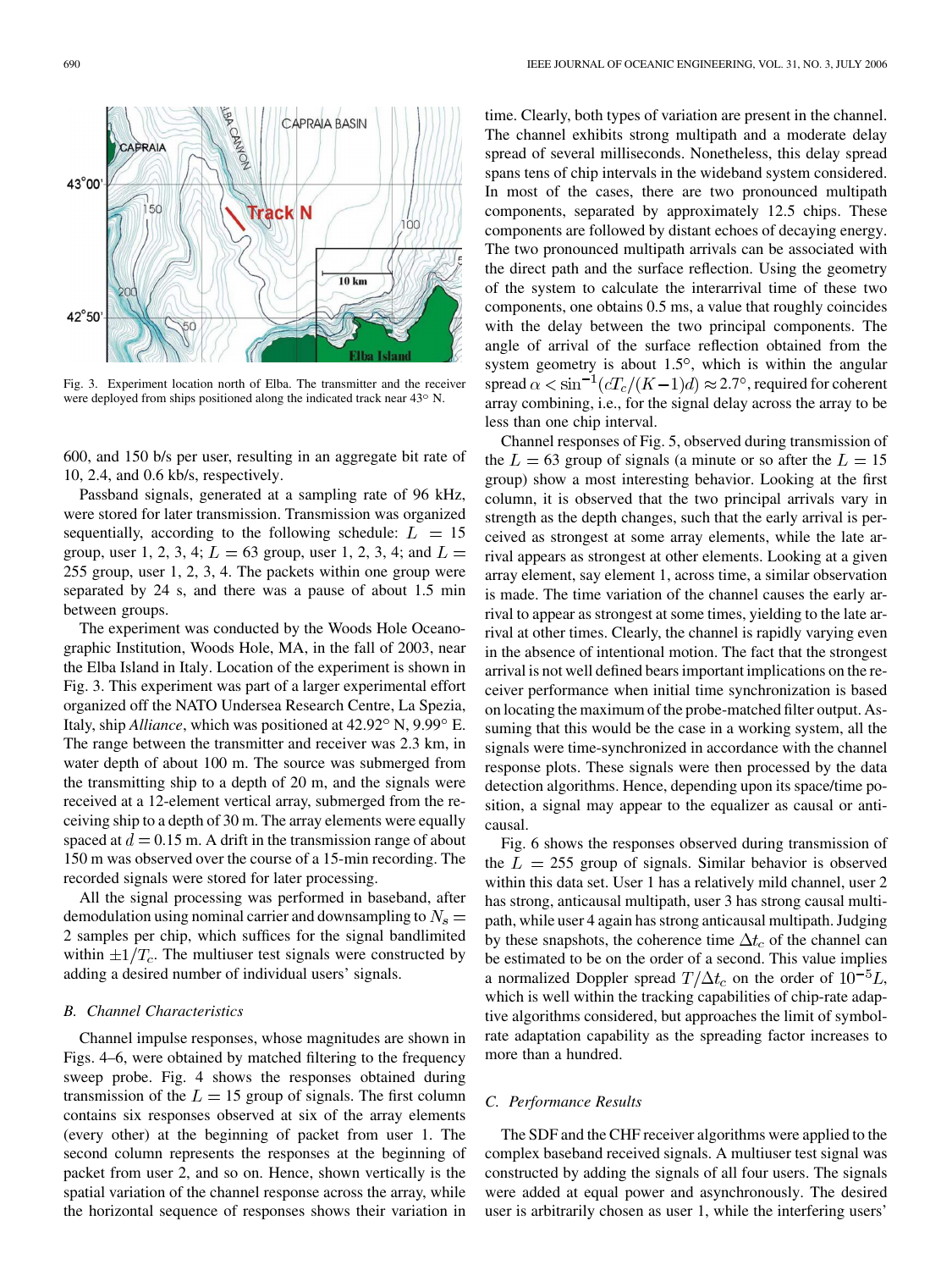<span id="page-6-0"></span>

Fig. 4. Channel responses in space and time. Estimates are obtained by matched filtering to the frequency sweep channel probe, which is transmitted before each data packet. Each column shows the magnitudes of the channel responses estimated across the array, for every other of the 12 array elements spaced at 0.15 m. The elements are numbered top to bottom, and each response is shown as a function of delay measured in chip intervals ( $T_c = 1/R_c \approx 0.05$  ms). The four columns correspond to the four users, whose packets are transmitted in sequence, separated by 24 s. (The signals are later added to form the multiuser test signal.) This figure shows the channel responses recorded during transmission of signals with  $L = 15$  spreading factor.



Fig. 5. Channel responses in space and time. Estimates are obtained by matched filtering to the frequency sweep channel probe, which is transmitted before each data packet. Each column shows the magnitudes of the channel responses estimated across the array, for every other of the 12 array elements spaced at 0.15 m. The elements are numbered top to bottom, and each response is shown as a function of delay measured in chip intervals ( $T_c = 1/R_c \approx 0.05$  ms). The four columns correspond to the four users, whose packets are transmitted in sequence, separated by 24 s. (The signals are later added to form the multiuser test signal.) This figure shows the channel responses recorded during transmission of signals with  $L = 63$  spreading factor.

signals were arbitrarily delayed by 8, 4, and 2 chip intervals with respect to the desired user's signal.

The decision-feedback equalizer size was determined from the estimated channel responses so as to span the significant delay spread of the channel currently observed. The SDF receiver used an RLS combiner and an LMS equalizer. The CHF receiver used the LMS algorithm for both the combiner and the equalizer. This choice was made to offset the complexity of hypothesis feedback detection, where four adaptations are carried out in parallel. The SDF receiver benefits greatly from the RLS combiner which provides fast convergence. The LMS step sizes and the RLS forgetting factors were determined experimentally and in accordance with the number of receiver coefficients. The

PLL proportional tracking constant  $K_1$  was set to 0.0005 for the chip-rate filtering, and scaled by the spreading factor  $L$  for symbol-rate processing. The PLL integral tracking constant was set to  $K_2 = K_1/10$ . Various number of array elements K and equalizer branches  $P$  were tested. Here, we report on a set of results that utilized all 12 elements of the array. Three cases are studied later, corresponding to the spreading factor of 15, 63, and 255. The data packet in each case contains the same number of chips, corresponding to 4000, 1000, and 250 symbols, respectively.

[Figs. 7](#page-7-0) and [8](#page-7-0) show performance results obtained with the spreading factor  $L = 15$ . Shown in each figure are the squared symbol error and the phase estimate over the packet duration,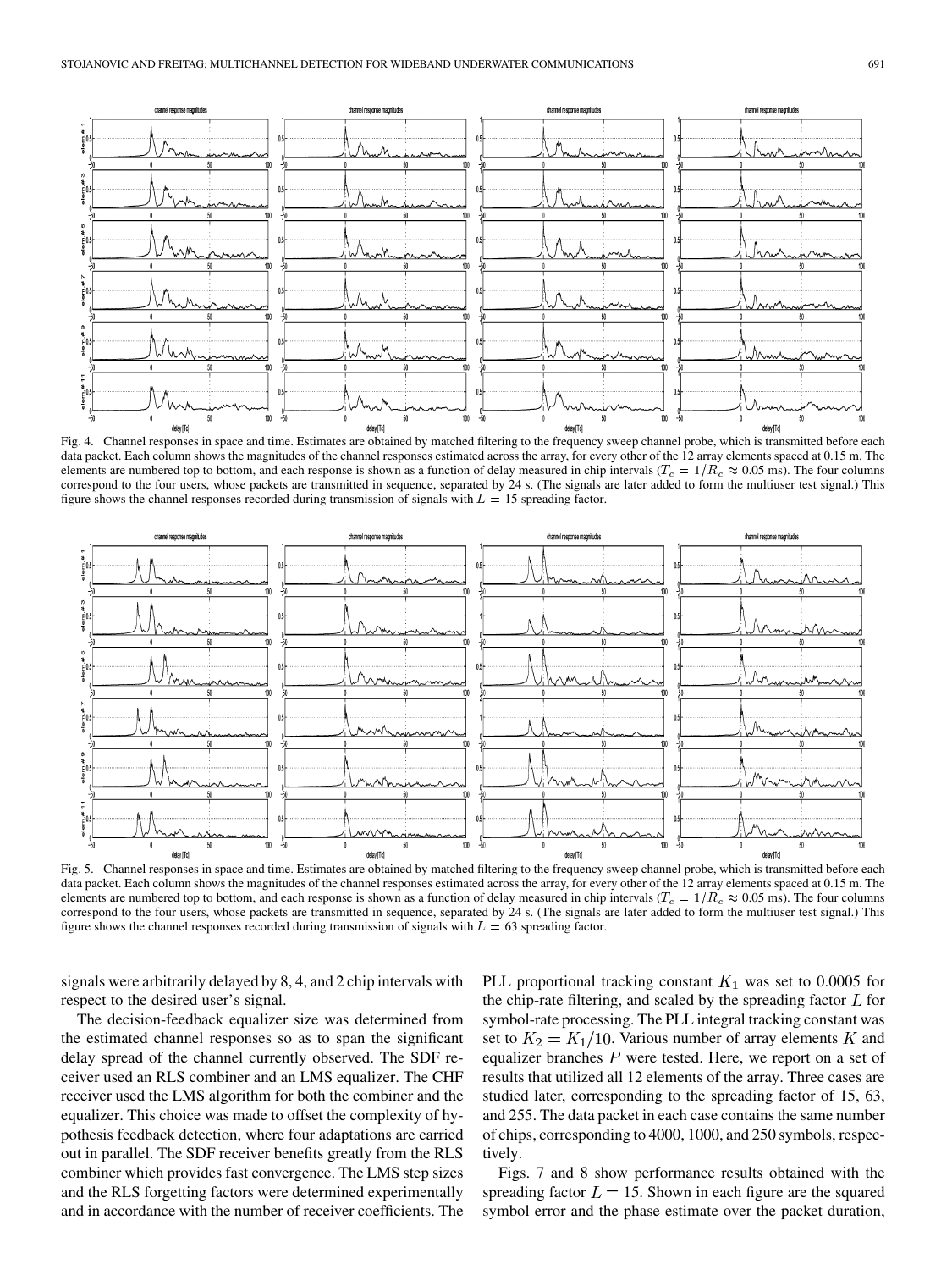<span id="page-7-0"></span>

Fig. 6. Channel responses in space and time. Estimates are obtained by matched filtering to the frequency sweep channel probe, which is transmitted before each data packet. Each column shows the magnitudes of the channel responses estimated across the array, for every other of the 12 array elements spaced at 0.15 m. The elements are numbered top to bottom, and each response is shown as a function of delay measured in chip intervals  $(T_c = 1/R_c \approx 0.05 \text{ ms})$ . The four columns correspond to the four users, whose packets are transmitted in sequence, separated by 24 s. (The signals are later added to form the multiuser test signal.) This figure shows the channel responses recorded during transmission of signals with  $L = 255$  spreading factor.



Fig. 7. Performance of the symbol decision feedback receiver with four users at the spreading factor of  $L = 15$ . User 1 is the desired user; interfering users arrive asynchronously with relative delays of 8, 4, and 2 chip intervals. All the users have equal power.

Fig. 8. Performance of the chip hypothesis feedback receiver with four users at the spreading factor of  $L = 15$ . User 1 is the desired user; interfering users arrive asynchronously with relative delays of 8, 4, and 2 chip intervals. All the users have equal power.

and the output scatter plot of the data symbol estimates after training. Receiver parameters are listed in the figure, together with the number of training symbols  $N_t$ . Listed in the figure are also the Doppler frequency  $f_d$  measured from the phase estimate, the ratio of erroneously detected symbols  $P_e$ , and the SNR measured from the output scatter plot. At  $L = 15$ , the

performance of the SDF and the CHF receivers is similar. Very good results obtained at this lowest value of spreading factor owe to the use of multichannel combining. With a single array element, detection fails completely at  $L = 15$ . At least six array elements were needed to ensure convergence. When all  $K = 12$ elements are used,  $P = 4$  short equalizers provide very good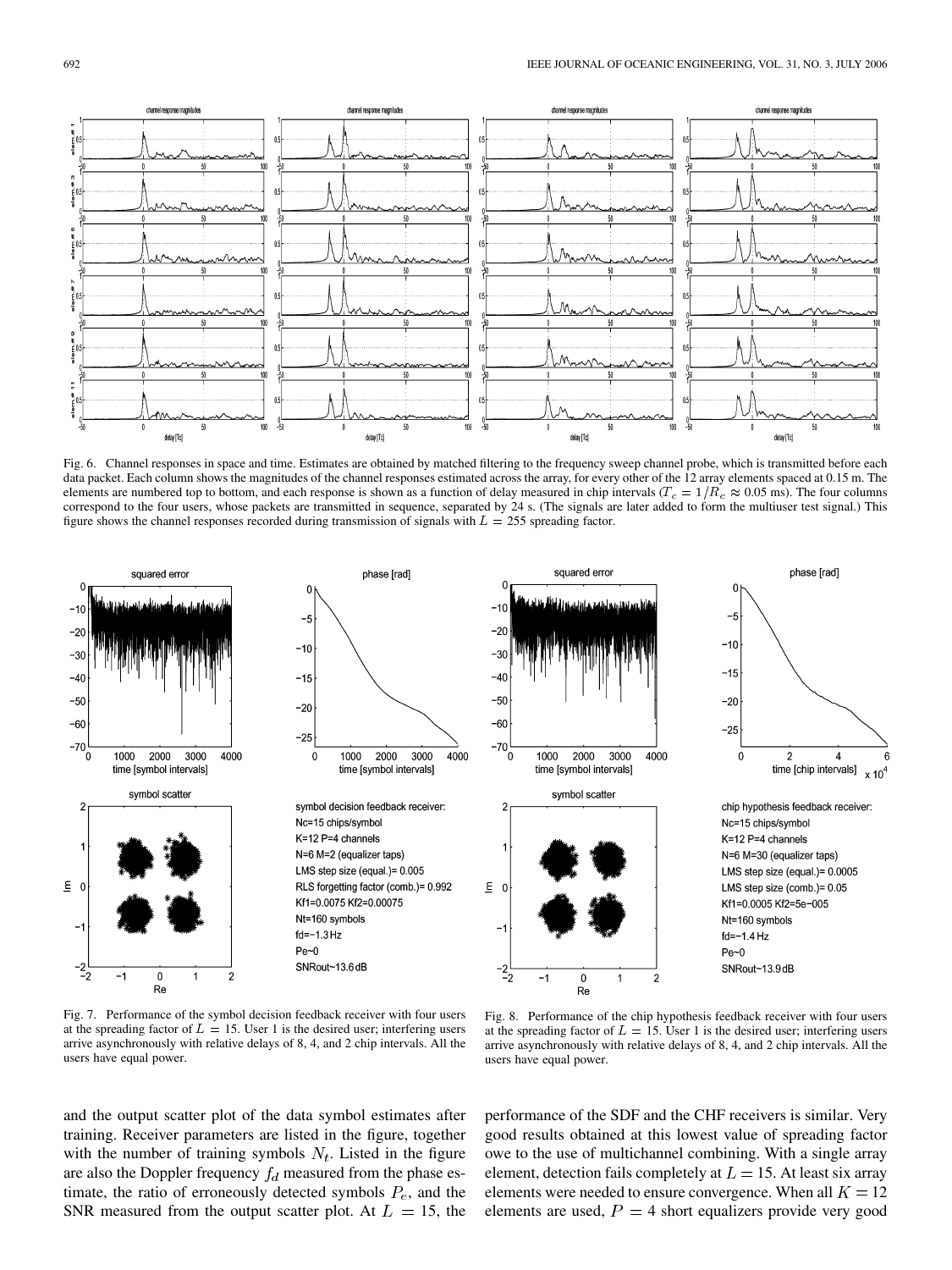



phase fradl

Fig. 9. Performance of the symbol decision feedback receiver with four users at the spreading factor of  $L = 63$ . User 1 is the desired user; interfering users arrive asynchronously with relative delays of 8, 4, and 2 chip intervals. All the users have equal power.

performance. Each feedforward filter captures the principal arrival only using  $N = 6$  taps, while the feedback length of  $M =$ 2 suffices to span the channel response when the SDF receiver is used. An alternative design with  $P = 2$  and  $N = 28$  provides similar performance. This result serves as a major encouragement as it demonstrates the possibility to support four users with minimal bandwidth expansion using a receiver of extremely low computational complexity.

Figs. 9 and 10 show performance at the spreading factor of 63. We recall that the channel at the time of this transmission appears more distorted than before. A longer feedforward section is chosen to capture both of the significant multipath components. The number of equalizers is now chosen to be  $P = 2$ , which suffices for coherent array combining of the two principal arrivals. Both receivers provide very good performance; however, the advantage of hypothesis feedback becomes apparent as the spreading factor increases from 15 to 63. Performance of the CHF receiver is about 4–5 dB better than that of the SDF receiver. Nonetheless, the SDF receiver provides very good performance, given its lower complexity of implementation.

The results obtained at the spreading factor of 255 are shown in Figs. 11 and [12.](#page-9-0) Although this is a high spreading factor to be used for multiuser support only, it is interesting to note the high quality of performance that can be obtained, and, thus, the margin left for the system if it needs to operate in higher interference or in the LPD regime. Almost identical performance is obtained for user 2, whose channel appears much more distorted. The data block now contains only 250 symbols; however, 10 symbols suffice for training. It may be somewhat surprising that the same low number suffices for the SDF receiver, the fact







Fig. 10. Performance of the chip hypothesis feedback receiver with four users at the spreading factor of  $L = 63$ . User 1 is the desired user; interfering users arrive asynchronously with relative delays of 8, 4, and 2 chip intervals. All the users have equal power.



Fig. 11. Performance of the symbol decision feedback receiver with four users at the spreading factor of  $L = 255$ . User 1 is the desired user; interfering users arrive asynchronously with relative delays of 8, 4, and 2 chip intervals.

that is explained by high reliability that symbol decisions have at this spreading factor even before the receiver parameters have completely converged. Comparison between the SDF receiver and the CHF receiver reveals an advantage of 12–13 dB, which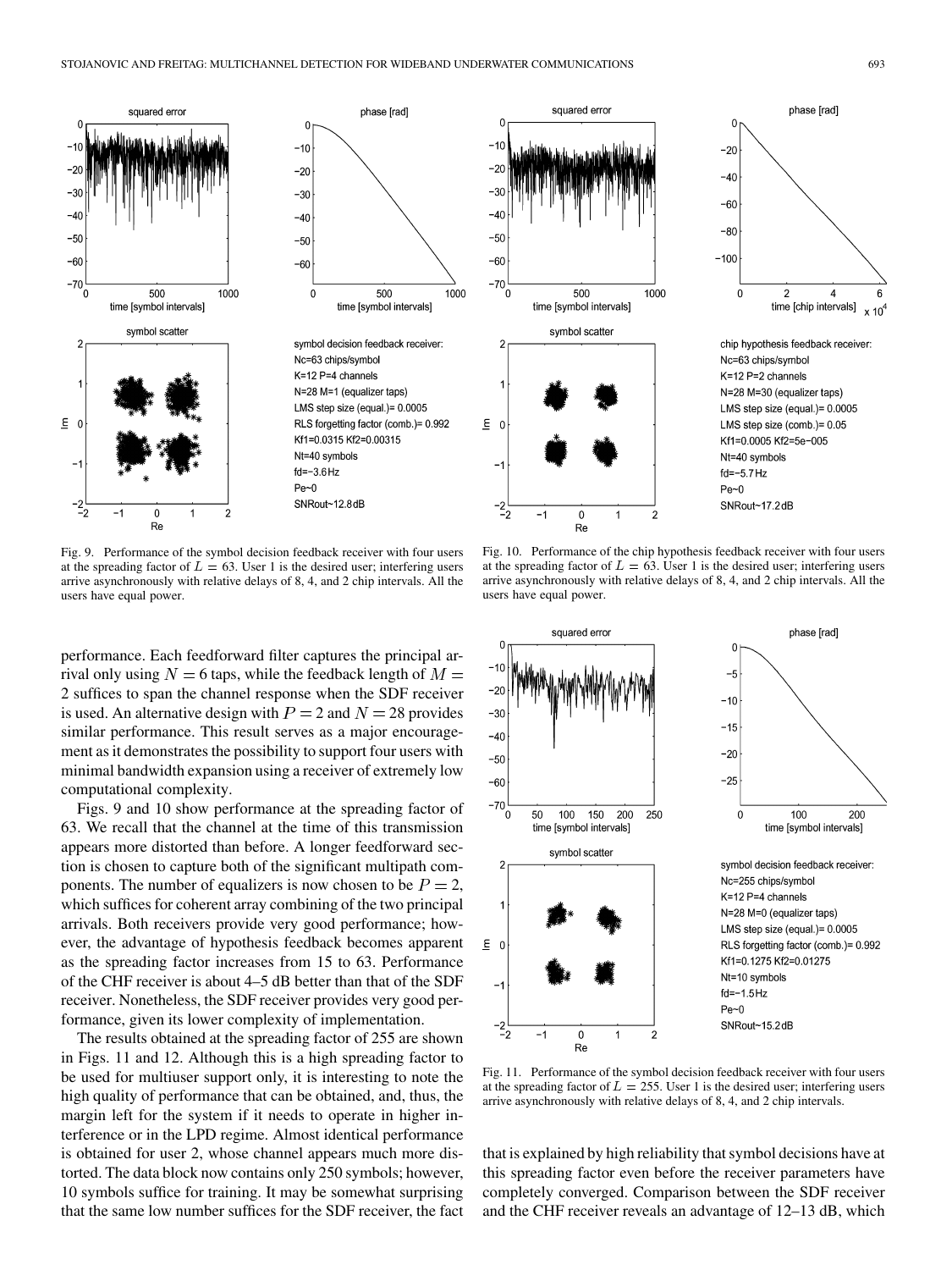<span id="page-9-0"></span>

6  $\overline{4}$ time [chip intervals]  $x 10^4$ chip hypothesis feedback receiver: Nc=255 chips/symbol N=28 M=30 (equalizer taps) LMS step size (equal.)= 0.0005 LMS step size (comb.)= 0.05 Kf1=0.0005 Kf2=5e-005

Fig. 12. Performance of the chip hypothesis feedback receiver with four users at the spreading factor of  $L = 255$ . User 1 is the desired user; interfering users arrive asynchronously with relative delays of 8, 4, and 2 chip intervals.



Fig. 13. Summary of experimental performance results: Output SNR for the CHF and the SDF receivers as a function of the spreading factor. Four equalpower asynchronous users at present in the system. The adaptive algorithm used for the combiner/equalizer is RLS/LMS for the SDF receiver and LMS/LMS for the CHF receiver.

results from the fact that the adaptation rate of the SDF receiver is now much slower than that of the CHF receiver, and also from the fact that the SDF receiver cannot take advantage of the feedback filtering.

In summary, Fig. 13 shows performance comparison of the two types of receivers as a function of the spreading factor. While the CHF receiver demonstrates consistent performance improvement with increasing  $L$ , the SDF receiver does not. This observation is in agreement with the fact that symbol-rate updating presents a tradeoff between tracking accuracy and interference suppression capability. Simulation results that state to the same effect for a Rayleigh fading channel and a Dopplershift-only channel are given in [\[10\]](#page-10-0). It must also be noted that the experimental data were obtained in stationary conditions. There was no intentional mobility in the system, only drifting (the estimated Doppler frequency of a few hertz implies a drift speed on the order of 0.1 m/s, which is in agreement with that observed during the experiment). If there were intentional mobility in the system, one could expect the SDF receiver to degrade more rapidly with an increase in the spreading factor. We thus conclude that for the shallow-water conditions of interest, the SDF receiver represents an excellent choice for a CDMA system operating with few users at a low spreading factor. When symbol-rate adaptation and feedback filtering are sufficient, this receiver offers minimal complexity of implementation. However, if a greater spreading gain is desired (and the bandwidth expansion can be afforded) the CHF receiver offers better performance, albeit at higher complexity. In an underwater acoustic system operating in shallow water over distances of a few kilometers, it is not likely that the number of users will justify a spreading factor as large as 255. However, a large spreading factor may be desired to support LPD communication between several users. In this situation, CHF receiver should be chosen over the SDF receiver.

Finally, it should be mentioned that further reduction in computational requirements of the CHF receiver is possible through early discarding of some hypotheses. Namely, with a large spreading factor there may be no need to wait for the entire code period before making a decision. Partial despreading can be performed instead, and those hypotheses that appear to be wrong, i.e., whose partial MSE fails to increase above a certain level, can be discarded, thus reducing the amount of computations per symbol.

## IV. CONCLUSIONS AND FURTHER WORK

DS spread spectrum CDMA is a candidate multiple-access technique for a class of future mobile underwater acoustic networks. A particular scenario of interest is that of several AUVs operating in a wideband regime over a distance of a few kilometers to the central receiver, which can either be a fixed or a movable platform equipped with a receiving array for detection of asynchronous multiuser signals. For such a network, two types of multichannel detection algorithms for DS CDMA signals were designed: SDF and CHF receivers. The algorithms were tested using experimental data. Excellent performance was demonstrated, which owes to the integration of adaptive multichannel combining into the detection algorithms.

The SDF receiver represents a minimal complexity solution and it is suitable for systems where the channel variation can be tracked at the symbol rate. In a wideband acoustic system, where full bandwidth utilization is accomplished by transmitting at maximal chip rate, the symbol rate is down-scaled by